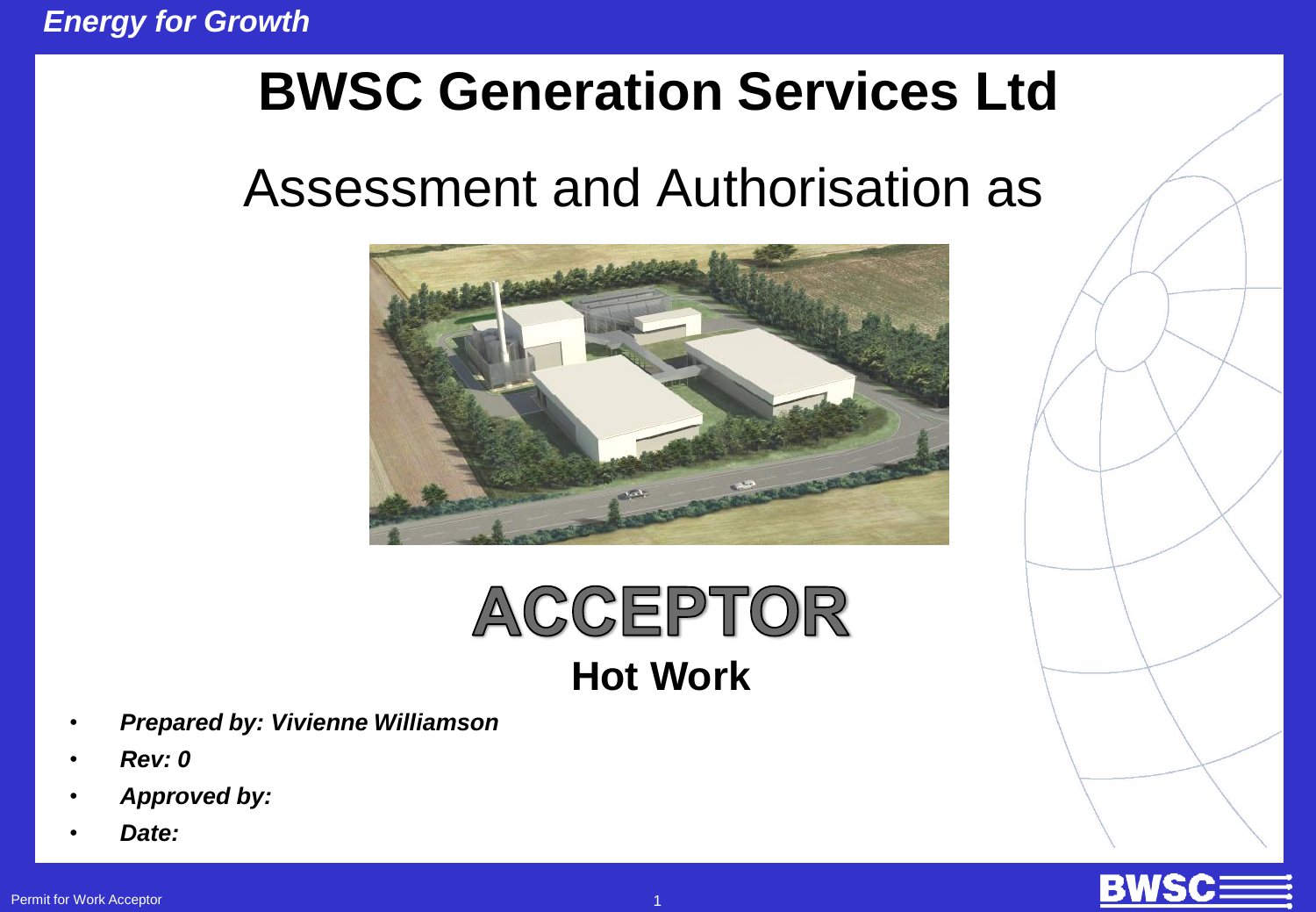BWSC Generating Services UK Ltd **Safety Rules** defines an

**Acceptor – Hot Work** as:

"Responsible for following the **Hot Work** procedure as detailed in this BWSC GS UK Site Management Instruction, the **Hot Work Certificate** and the associated **Safety Document**. Responsible for designating suitably trained Fire Watch Person(s) during and after **Hot Work** activities"

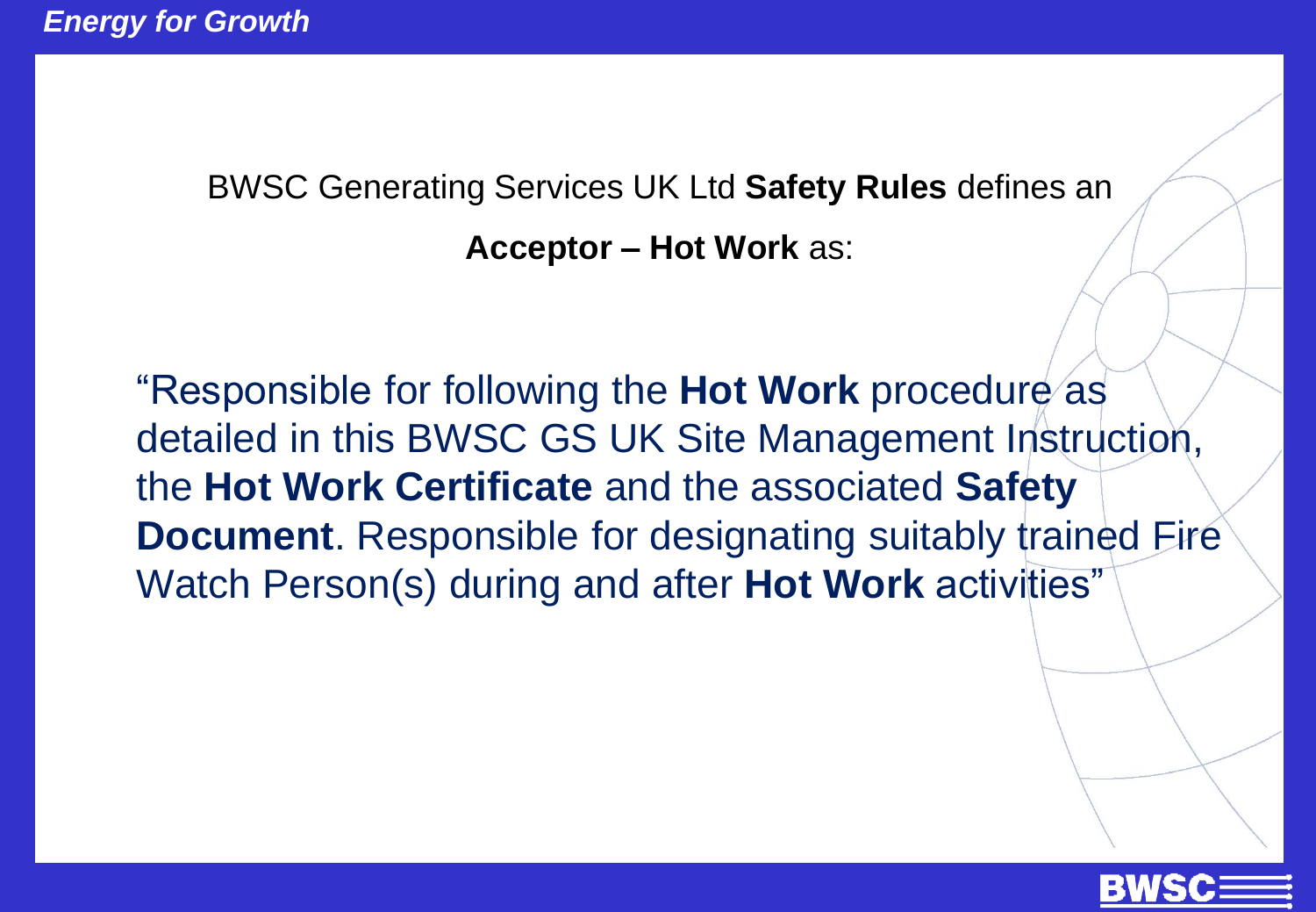Topics to be covered for **Hot Work** at BWSC Generation Services UK Ltd Sites :



- **Definition**
- Alternatives
- Hazards Associated with Hot Work
- Procedure
- **Responsibilities**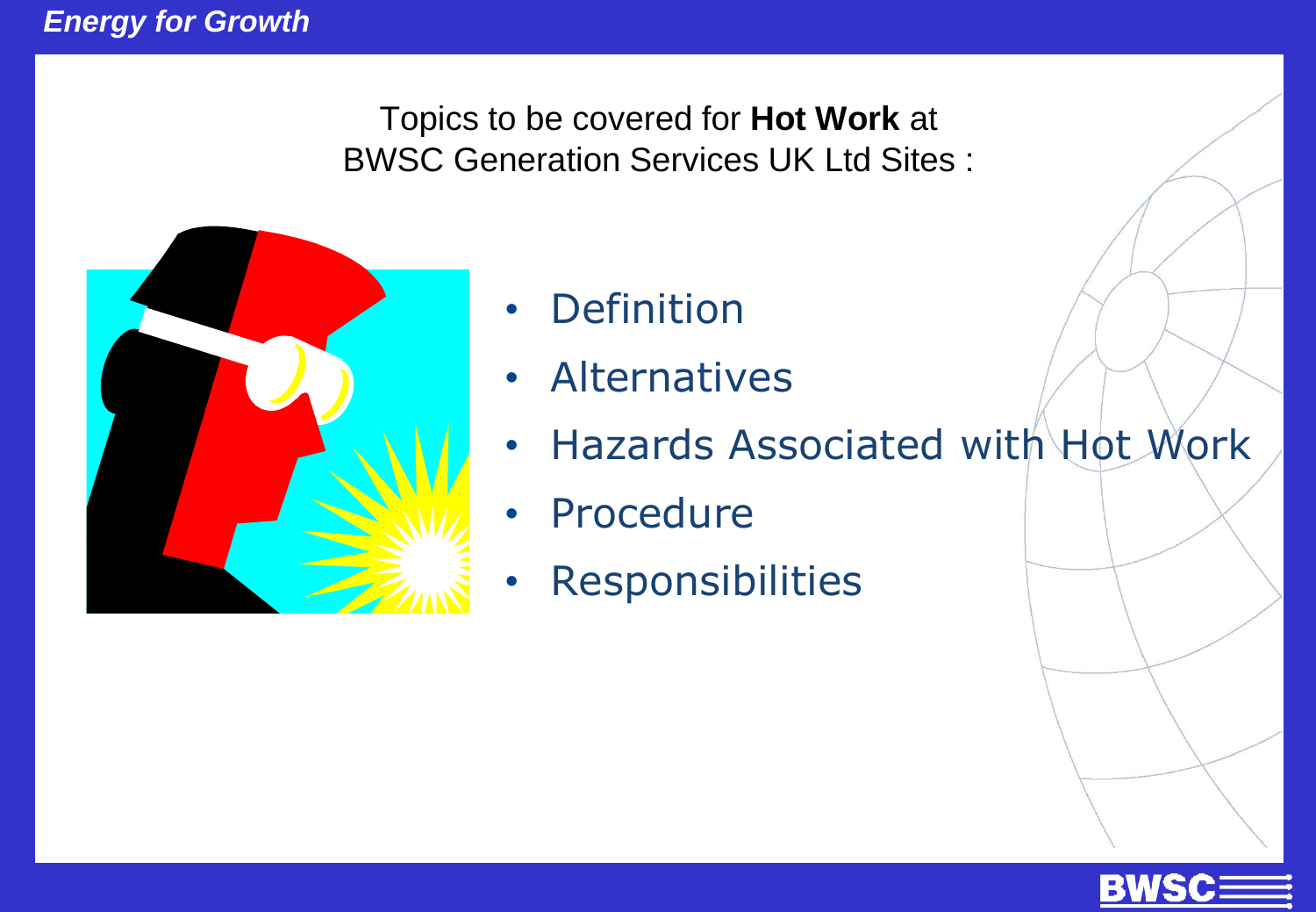Definition of **Hot Work**:

Any temporary operation involving the introduction of open flames or production of heat or spark, including, but not limited to: Brazing, Cutting, Grinding, Soldering or Welding".

The **Safety Controller** will advise as to whether an activity is considered **Hot Work** 

**If in doubt ask!**

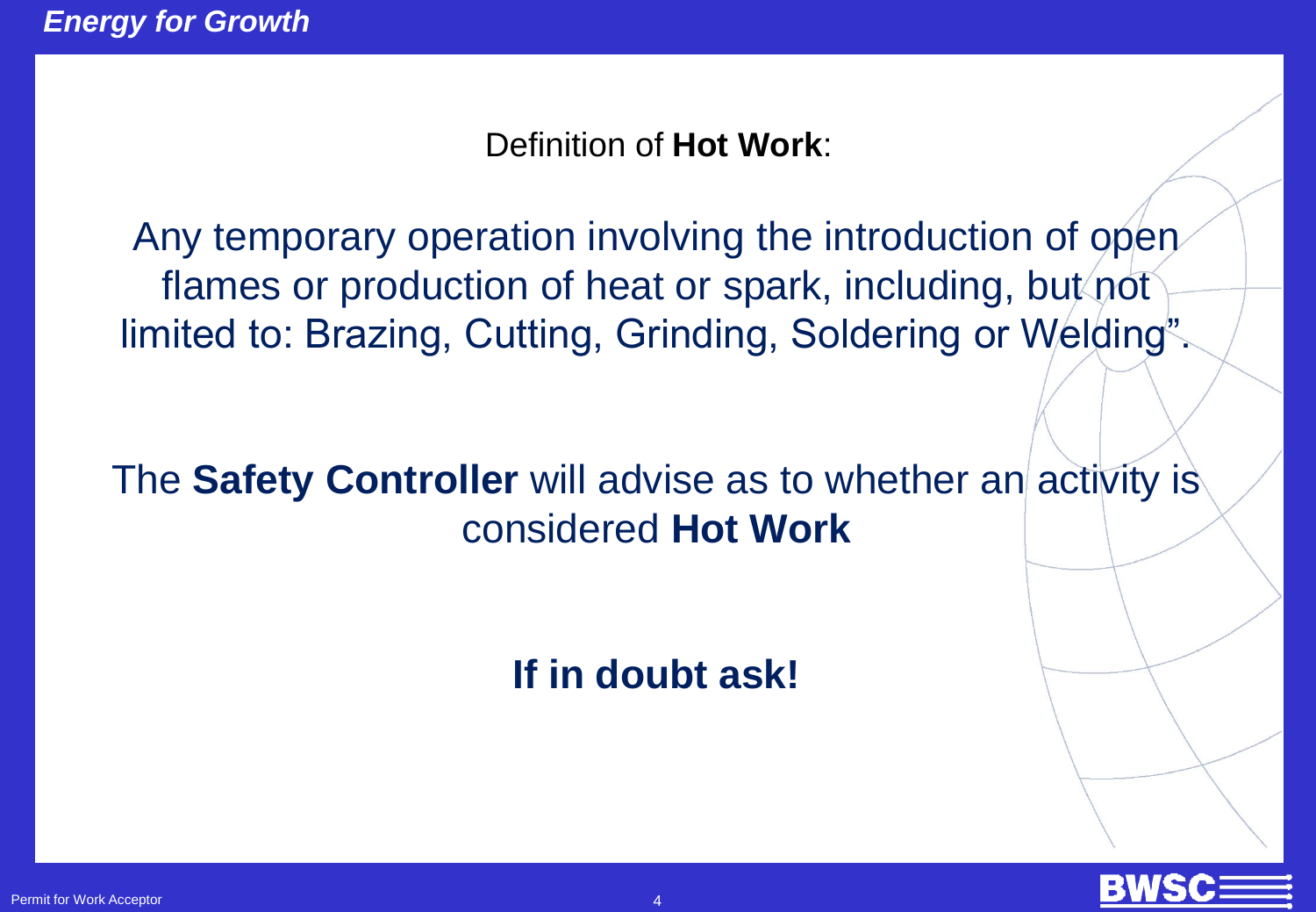#### *Energy for Growth*

Alternative working practices to **Hot Work**:

- Using Alternative Methods:
	- Any Hot Work required should be identified in the planning process by the person requesting the work
	- The work should be discussed and reviewed/with the **Appointed Person – Hot Work Assessor** and the **Safety Controller.**
	- Alternatives could include:
		- Bolting instead of welding
		- Hydraulic shears or reciprocal saw, rather than torch or disc cutting
		- Mechanical Clamps instead of welding
		- Threaded pipe or tube connectors instead of torch soldered joints
		- Hand filing instead of mechanical grinding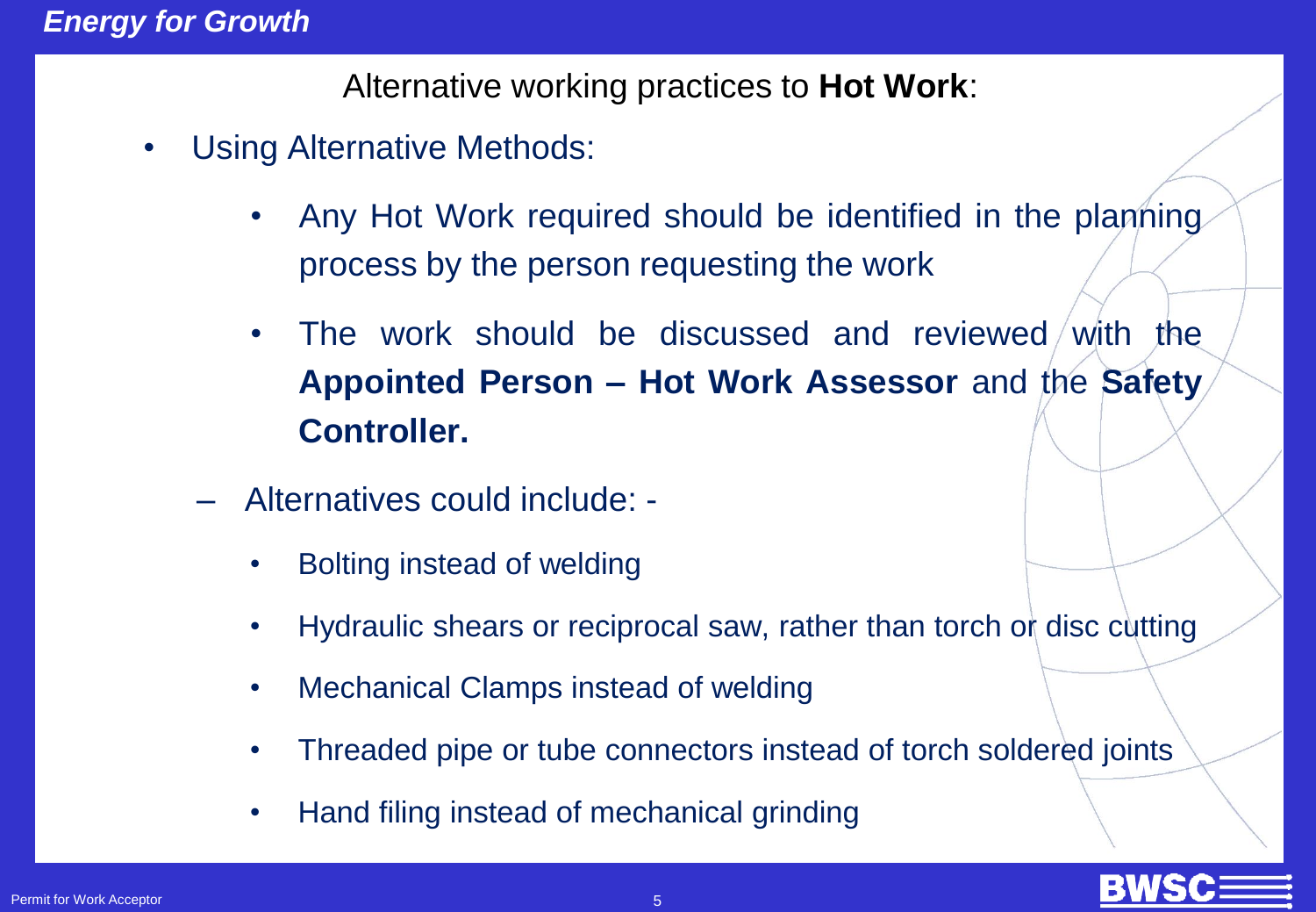Alternative working practices to **Hot Work**: Continued……….

- Moving the work to an alternative area:
	- Workshop /Designated area
	- Risk Assessments allow hot work in these areas (no further assessments required)

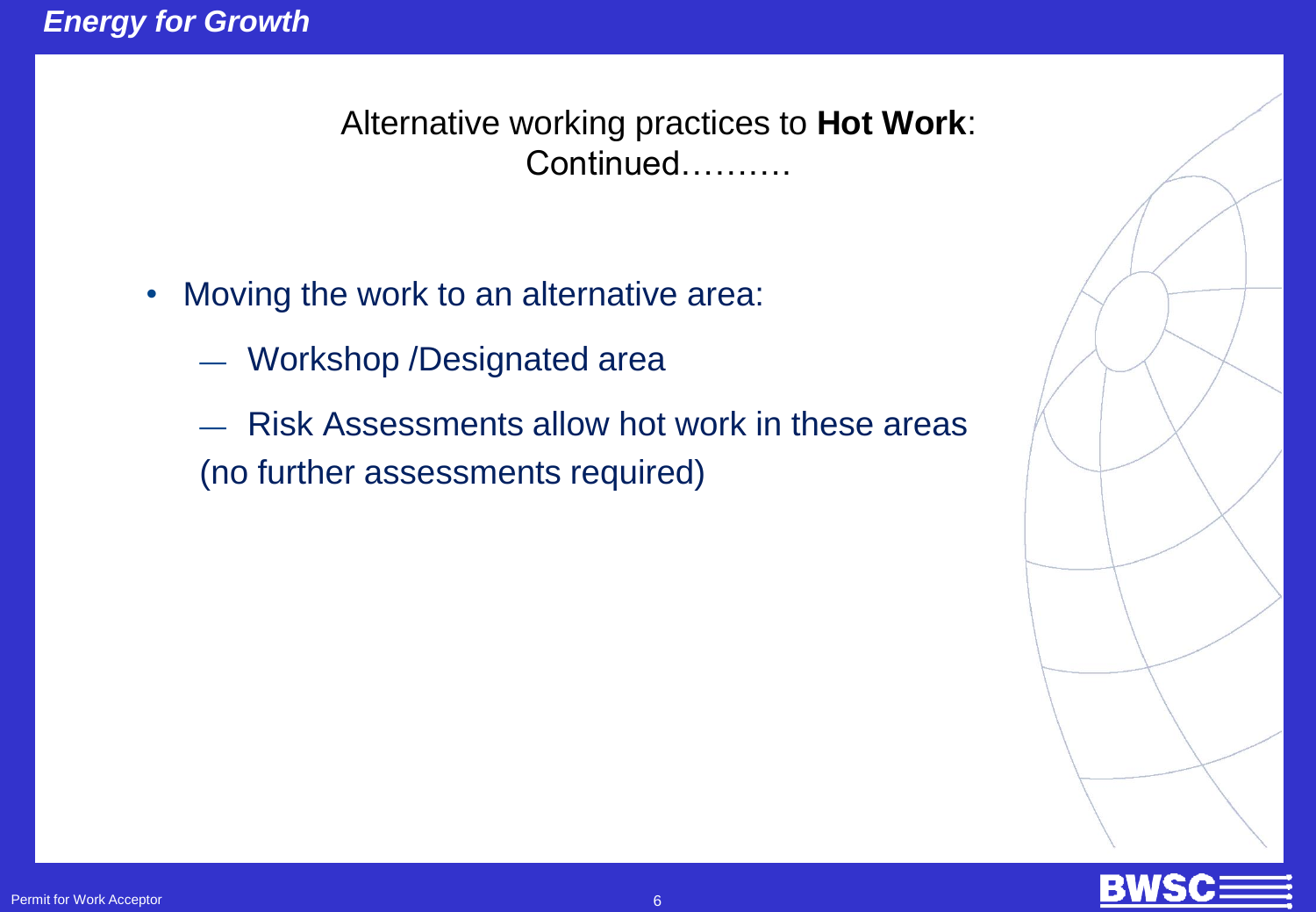#### Hazards associated with **Hot Work**:

- Fire caused by heat transfer onto a flammable material
- **Explosion** caused by flammable materials reaching their explosive limit
- Burns caused by heat transfer from work area
- **Poisonous Fumes/Vapours produced by Hot Work activity** E.g.: grinding/welding galvanised metal
- **Oxygen depletion** caused by welding/Cutting

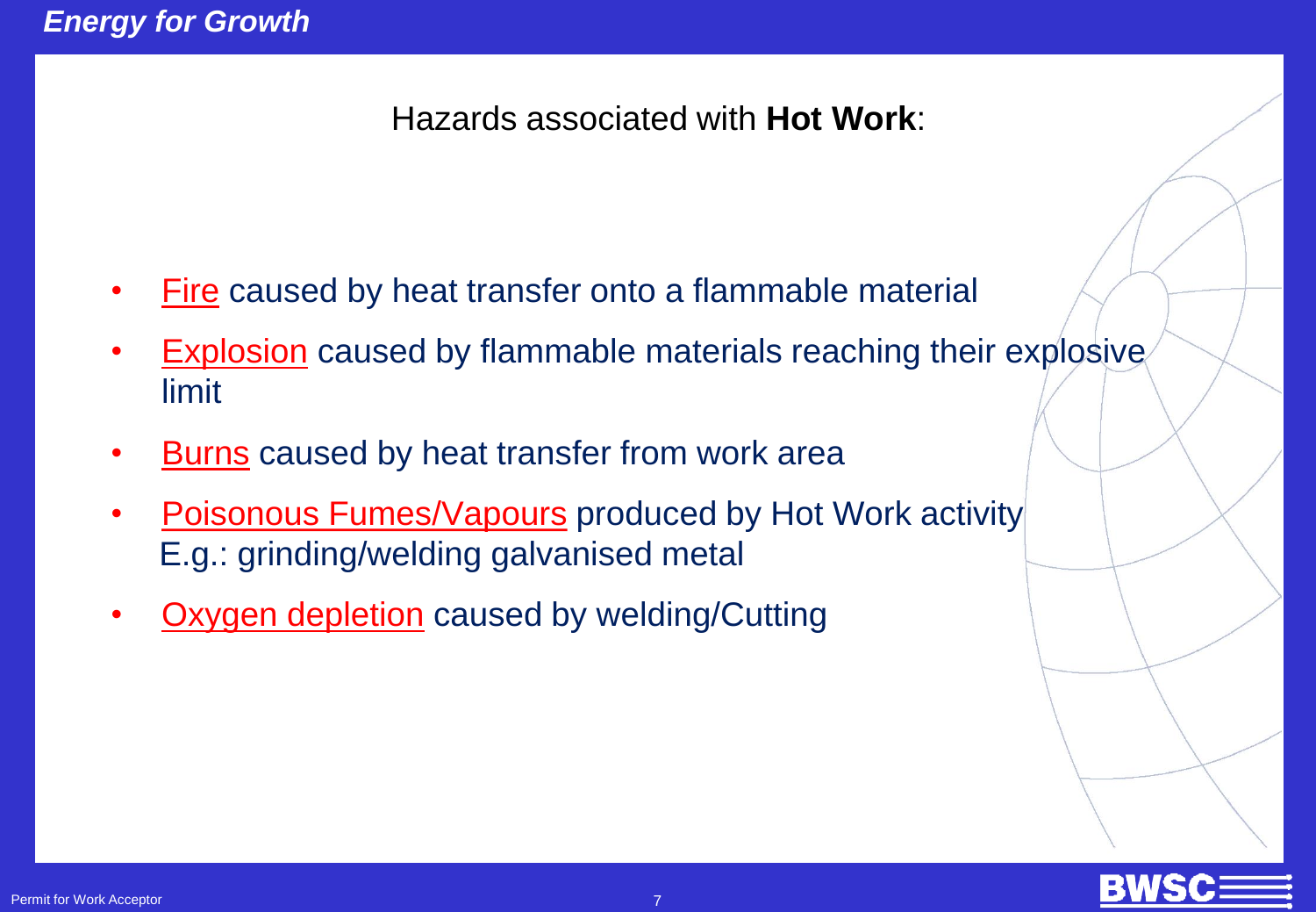What to do if **Hot Work** is identified during the course of the work:

- Any Hot Work required should be identified in the planning process by the person requesting the work and reflected in the RAMS accordingly.
- If though, **Hot Work** is identified during the work process the requirements are: -
	- A new RAMS is required to include the **Hot Work**
	- The original **Safety Document** is cancelled
	- The **Safety Controller** prepares a new **Safety Document** for the task to including **Hot Work**
	- The **Acceptor – Hot Work** receives the new **Safety Document**
	- A **Hot Work Certificate** is issued and posted at the work site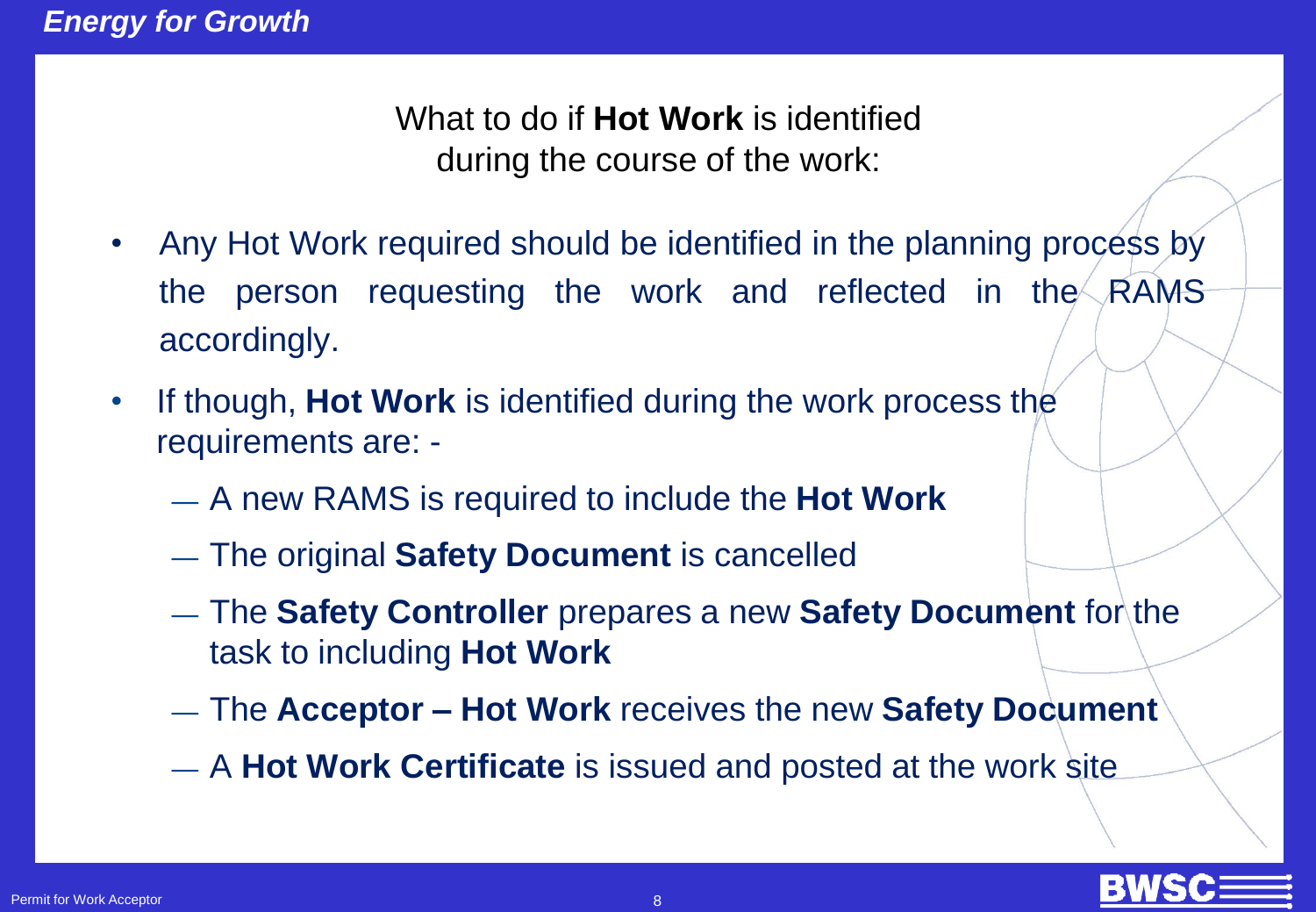| <b>Hot Work Location</b>                                                                                                                                                                                                                                                                                    |                           |          | Cert No |            |           |     |
|-------------------------------------------------------------------------------------------------------------------------------------------------------------------------------------------------------------------------------------------------------------------------------------------------------------|---------------------------|----------|---------|------------|-----------|-----|
| <b>Nature Of Work</b><br>Safety Doc Nº                                                                                                                                                                                                                                                                      |                           |          |         |            |           |     |
| A Hot Work Certificate is required for any temporary operation involving open flames or producing heat and/or sparks.                                                                                                                                                                                       |                           |          |         |            |           |     |
| This includes, but is not limited to: Brazing, Cutting, Grinding, Soldering                                                                                                                                                                                                                                 |                           |          |         |            |           |     |
| To Be Completed At the Location Where Hot Work is To Be Carried Out By the Appointed Person - Hot Work Assessment<br>and the Acceptor - Hot Work, requesting the Certificate                                                                                                                                |                           |          |         |            |           |     |
| <b>PRECAUTIONS</b>                                                                                                                                                                                                                                                                                          |                           |          |         | Yes        | N٥        | N/A |
| All Alternatives to Hot Work Have Been Considered                                                                                                                                                                                                                                                           |                           |          |         |            |           |     |
| Consideration Of MovingWork To Designated Workshop Area Made                                                                                                                                                                                                                                                |                           |          |         |            |           |     |
| Suitable Fire Protection Equipment Serviceable And Available At Hot Work Location                                                                                                                                                                                                                           |                           |          |         |            |           |     |
| Automatic Fire Control/Detection Systems In Area Shielded/Rendered Inoperative                                                                                                                                                                                                                              |                           |          |         |            |           |     |
| REQUIREMENTS WITHIN 35FT (11M) OF WORK                                                                                                                                                                                                                                                                      |                           |          |         | YES        | <b>No</b> | N/A |
| Area to be cleared and remain clear of all Flammable Liquids, dust, lint and oily deposits                                                                                                                                                                                                                  |                           |          |         |            |           |     |
| Explosive atmosphere in area eliminated and monitored.                                                                                                                                                                                                                                                      |                           |          |         |            |           |     |
| Floors to be swept clean.                                                                                                                                                                                                                                                                                   |                           |          |         |            |           |     |
| Combustible floors covered with fire-resistant sheets.                                                                                                                                                                                                                                                      |                           |          |         |            |           |     |
| Remove other combustibles where possible, otherwise protect with fire-resistive tarpaulins or fire resistant shields.                                                                                                                                                                                       |                           |          |         |            |           |     |
| All wall and floor openings shielded.                                                                                                                                                                                                                                                                       |                           |          |         |            |           |     |
| Fire-resistive tarpaulins placed beneath the work area.                                                                                                                                                                                                                                                     |                           |          |         |            |           |     |
| Protect or shut down ducts/fans that might carry sparks to distant combustibles.                                                                                                                                                                                                                            |                           |          |         |            |           |     |
| <b>WORK ON/NEAR WALLS, CEILINGS OR ROOFS</b>                                                                                                                                                                                                                                                                |                           |          |         | Yes        | No        | N/A |
| Construction is non-combustible and without combustible covering or insulation.                                                                                                                                                                                                                             |                           |          |         |            |           |     |
| Combustibles on other side of walls, ceilings or roofs are moved away.                                                                                                                                                                                                                                      |                           |          |         |            |           |     |
|                                                                                                                                                                                                                                                                                                             |                           |          |         | Yes        | <b>No</b> | N/A |
| <b>WORK ON ENCLOSED EQUIPMENT</b>                                                                                                                                                                                                                                                                           |                           |          |         |            |           |     |
| Enclosed Equipment cleared of all combustibles                                                                                                                                                                                                                                                              |                           |          |         |            |           |     |
| Containers purged of flammable liquids/vapours                                                                                                                                                                                                                                                              |                           |          |         |            |           |     |
| Pressurised vessels, piping and equipment removed from service, isolated, purged and vented.                                                                                                                                                                                                                |                           |          |         |            |           |     |
| <b>FIRE WATCH/HOT WORK AREA MONITORING</b>                                                                                                                                                                                                                                                                  |                           |          |         | <b>Yes</b> | No        | N/A |
| Fire watch shall be maintained during and for a further 60 minutes after work, including any breaks in hot work.                                                                                                                                                                                            |                           |          |         |            |           |     |
| Fire watch is supplied with suitable extinguishers. (fixed point fire extinguishers must not be removed)                                                                                                                                                                                                    |                           |          |         |            |           |     |
| Fire watch is trained in use of equipment and in raising alarm.                                                                                                                                                                                                                                             |                           |          |         |            |           |     |
| Fire watch required in adjoining areas, above and below.                                                                                                                                                                                                                                                    |                           |          |         |            |           |     |
| Monitoring of Hot Work area required for an additional period (minimum 3 hours) and Plant Controller Informed                                                                                                                                                                                               |                           |          |         |            |           |     |
| Additional Precautions Required:                                                                                                                                                                                                                                                                            |                           |          |         |            |           |     |
|                                                                                                                                                                                                                                                                                                             | <b>ISSUE SECTION</b>      |          |         |            |           |     |
| Trained Fire Watch Person Available For Duration Of Hot Work Activities                                                                                                                                                                                                                                     |                           | Name(s): |         |            |           |     |
| To be completed by Appointed Person - Hot Work Assessment.<br>I confirm that the location below has been examined and all necessary precautions above identified to ensure safe execution of hot work                                                                                                       |                           |          |         |            |           |     |
| <b>Name</b><br><b>Signed</b>                                                                                                                                                                                                                                                                                | <b>Time</b>               |          |         | Date       |           |     |
| This Hot Work Certificate Is Valid Until<br><b>Time</b>                                                                                                                                                                                                                                                     |                           | Date     |         |            |           |     |
| To be completed by Acceptor - Hot Work.<br>I verify that the above location has been gxamined, the precautions checked on this HotWork Certificate will be taken to preventfire. Hot work will not<br>commence until I have received a Safety Document and all work will cease when this assessment expires |                           |          |         |            |           |     |
| <b>Name</b><br><b>Signed</b>                                                                                                                                                                                                                                                                                |                           | Date     |         | Time       |           |     |
|                                                                                                                                                                                                                                                                                                             |                           |          |         |            |           |     |
| To be completed by Acceptor-Hot Work.                                                                                                                                                                                                                                                                       | <b>COMPLETION SECTION</b> |          |         |            |           |     |
| Hot Work has been completed and all sources of ignition removed. The work area and all adjacent areas have been inspected for sparks/heat upon                                                                                                                                                              |                           |          |         |            |           |     |
| completion/suspension of the work and for an additional period of 60 minutes after all hot work ceased                                                                                                                                                                                                      |                           |          |         |            |           |     |

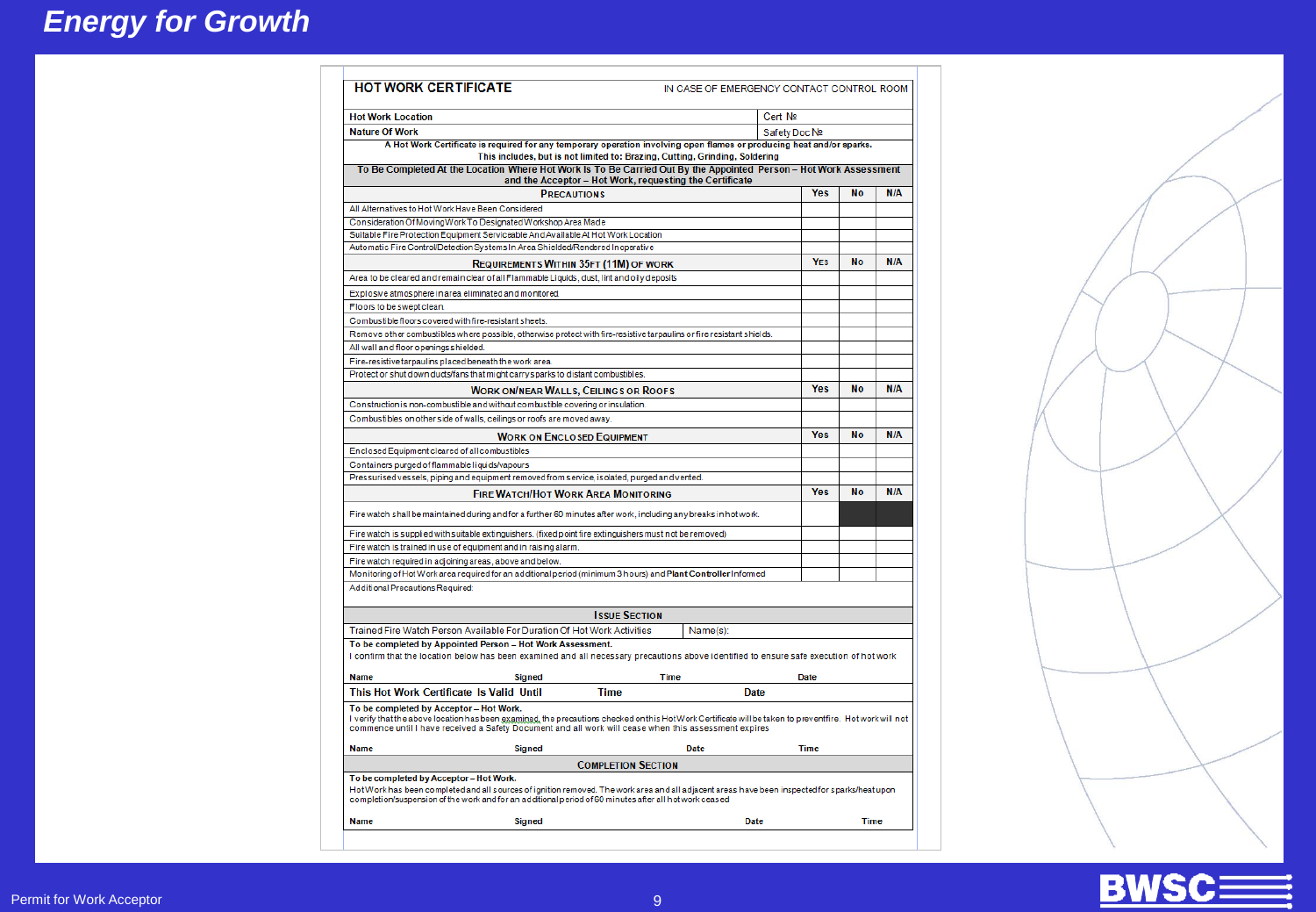#### BWSC-SI-SR-016 - HOT WORK CERTIFICATE FLOW CHART



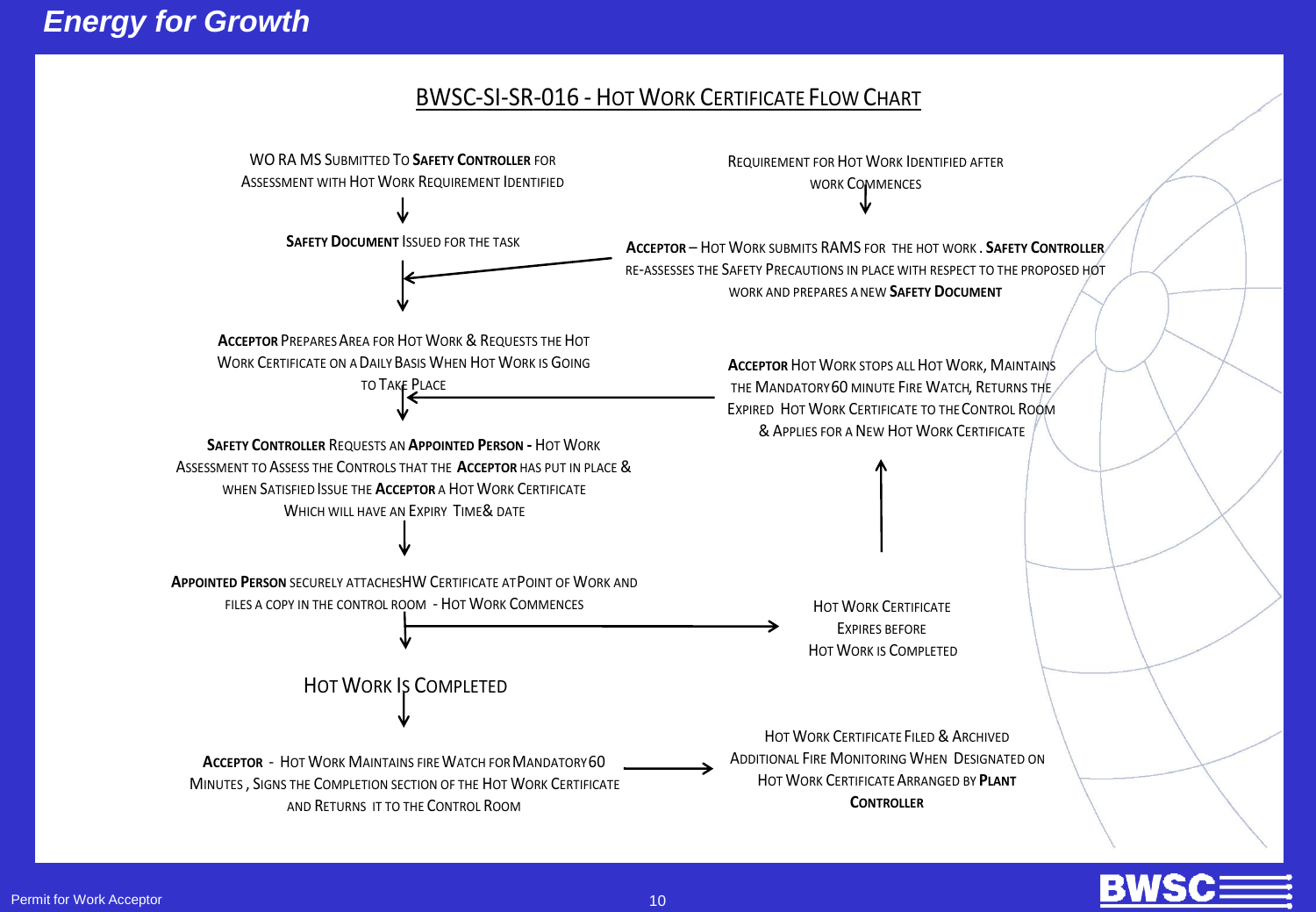#### *Energy for Growth*

### **BWSC Generation Services Ltd**



### **The Responsibilities of Individual's**

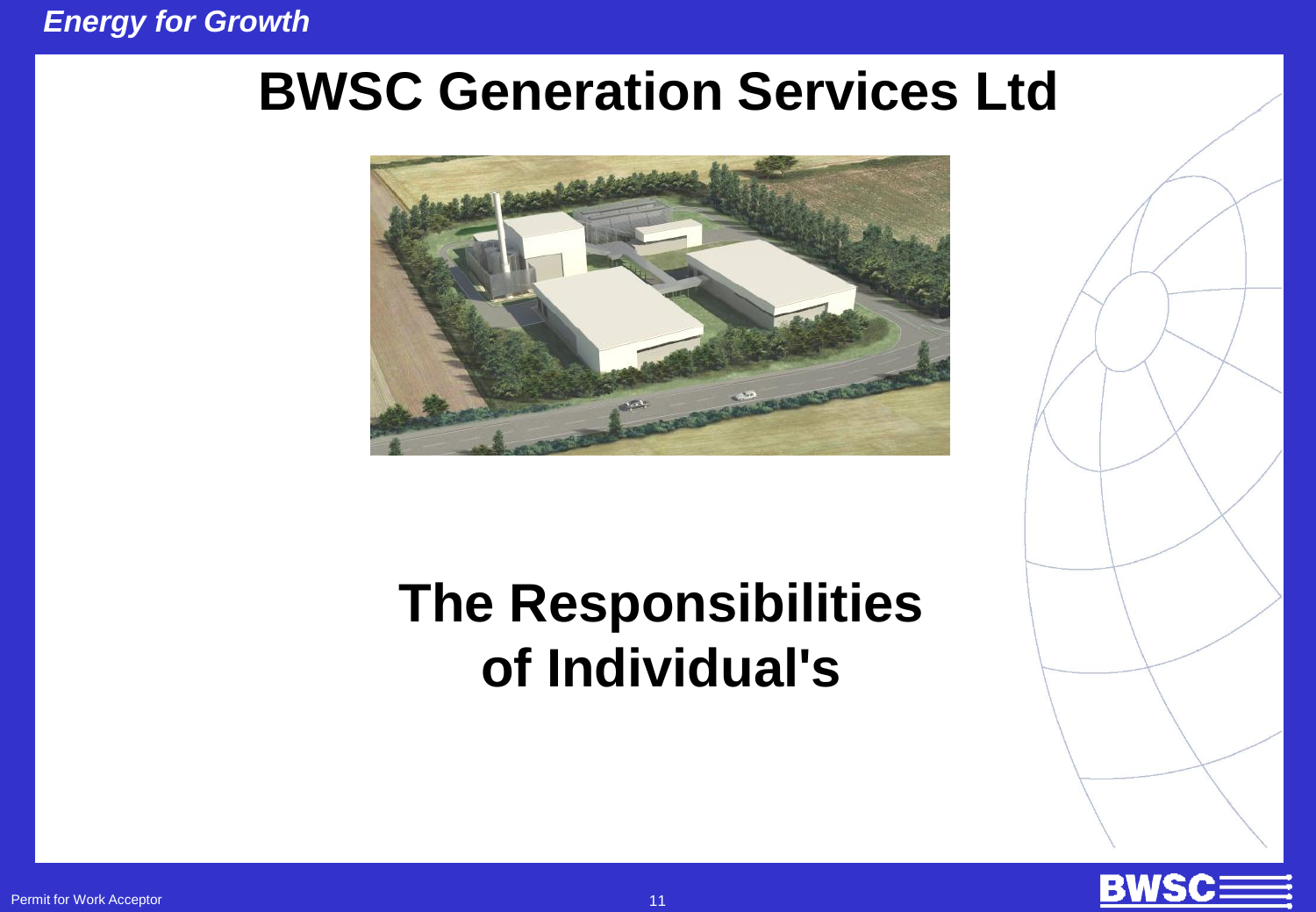### The **Safety Controller**:

- Reviews the work order RAMS and prepares a **Safety Document** for the task
- Notifies the **Appointed Person Hot Work Assessor** that a Hot Work Certificate will be required
- Informs the **Plant Controller** of any **Hot Work** area monitoring required after the **Hot Work** Permit is cancelled

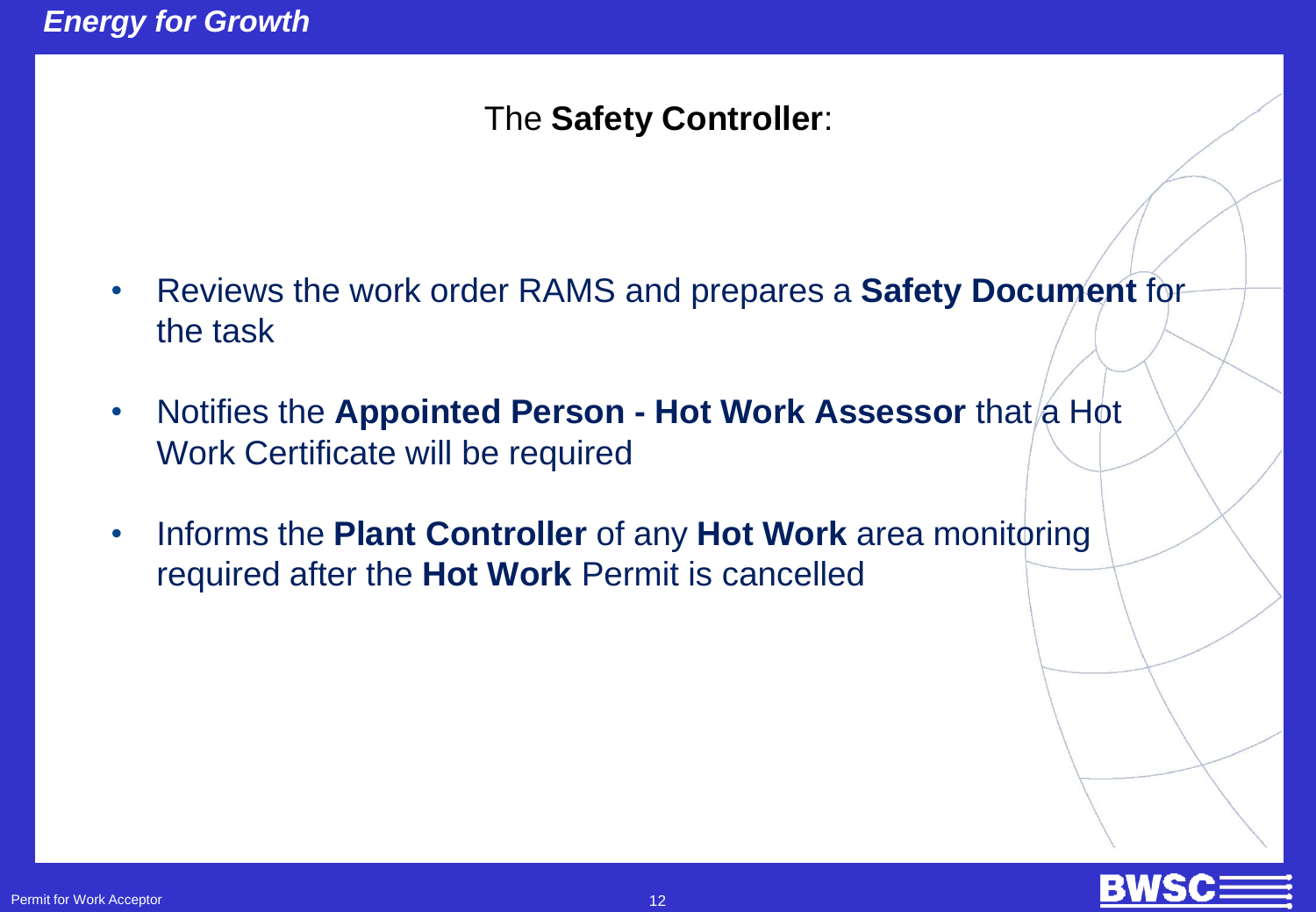### **Appointed person – Hot Work Assessor**:

- Discusses possible alternatives to **Hot Work** with the **Acceptor – Hot Work**
- Carries out the Hot Work assessment at the Hot Work location
- Completes the **Hot Work Certificate** in Conjunction with the **Acceptor – Hot Work**
- Posts the completed **Hot Work Certificate** at the point of work
- Maintains a copy of all current **Hot Work Certificates** in the Permit Office/Control Room
- Reports to the **Safety Controller** about any additional monitoring he has designated on the **Hot Work Certificate**

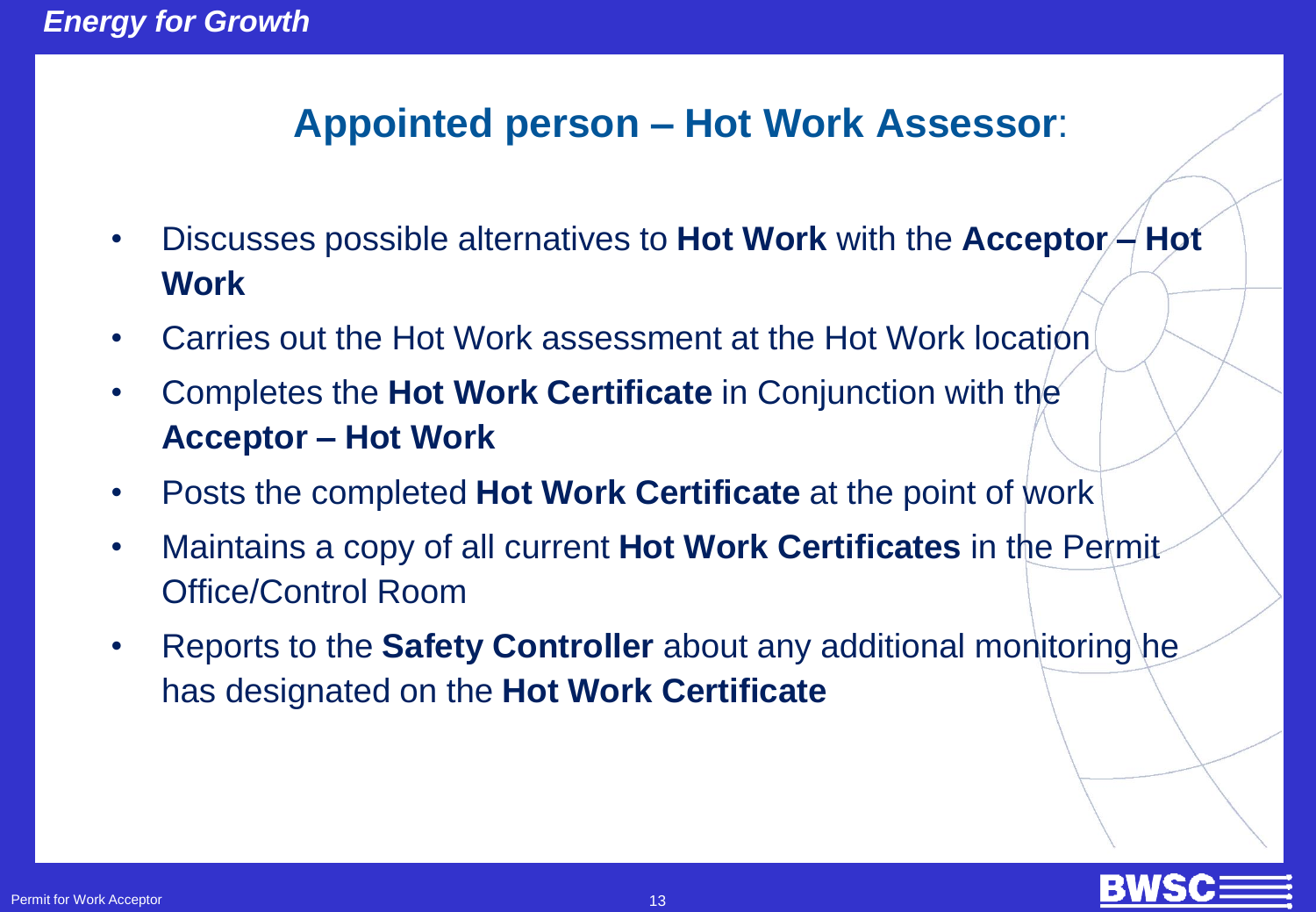Role and Responsibility of **Acceptor – Hot Work**:

- Reads and understands the requirements detailed on the **Hot Work Certificate** before signing
- Designates a trained **Hot Work - Fire Watch** person to remain in attendance at the **Hot Work** location during breaks and when **Hot Work** activities have ceased, Minimum 1 hour!
- Ensures **Hot Work - Fire Watch** person has adequate means of communication with Control Room for the duration of the **Hot Work**
- Ensures that if any safety measures fail (E.g.: forced ventilation) then Hot Work shall be stopped immediately

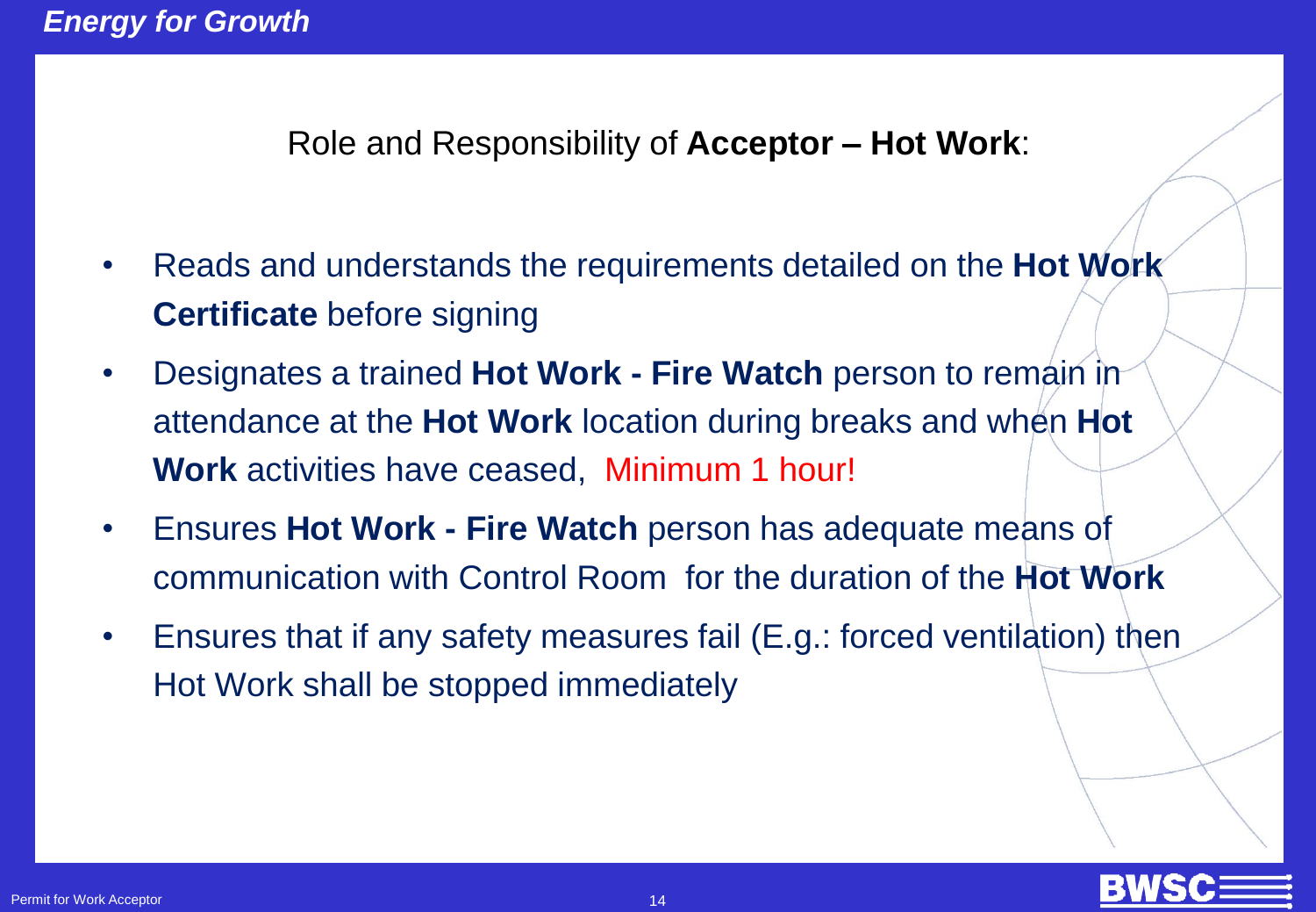Role and Responsibility of **Acceptor – Hot Work**: Continued…………..

- Ensures no Flammable materials are brought into the **Hot Work** area and that designated fire fighting equipment remains at the work location during **Hot Work**
- Ensures good Housekeeping for the duration of the **Hot Work**
- Checks that the area is sufficiently cool and that the minimum requirement of **1 hour** fire watch has elapsed before withdrawing the **Hot Work - Fire Watch**
- When the fire watch is completed the **Hot Work - Fire Watch** will fill out the completion section of the **Hot Work Certificate** and return it to the Control room informing the **Safety Controller** of any requirements on the **Hot Work Certificate** for additional monitoring

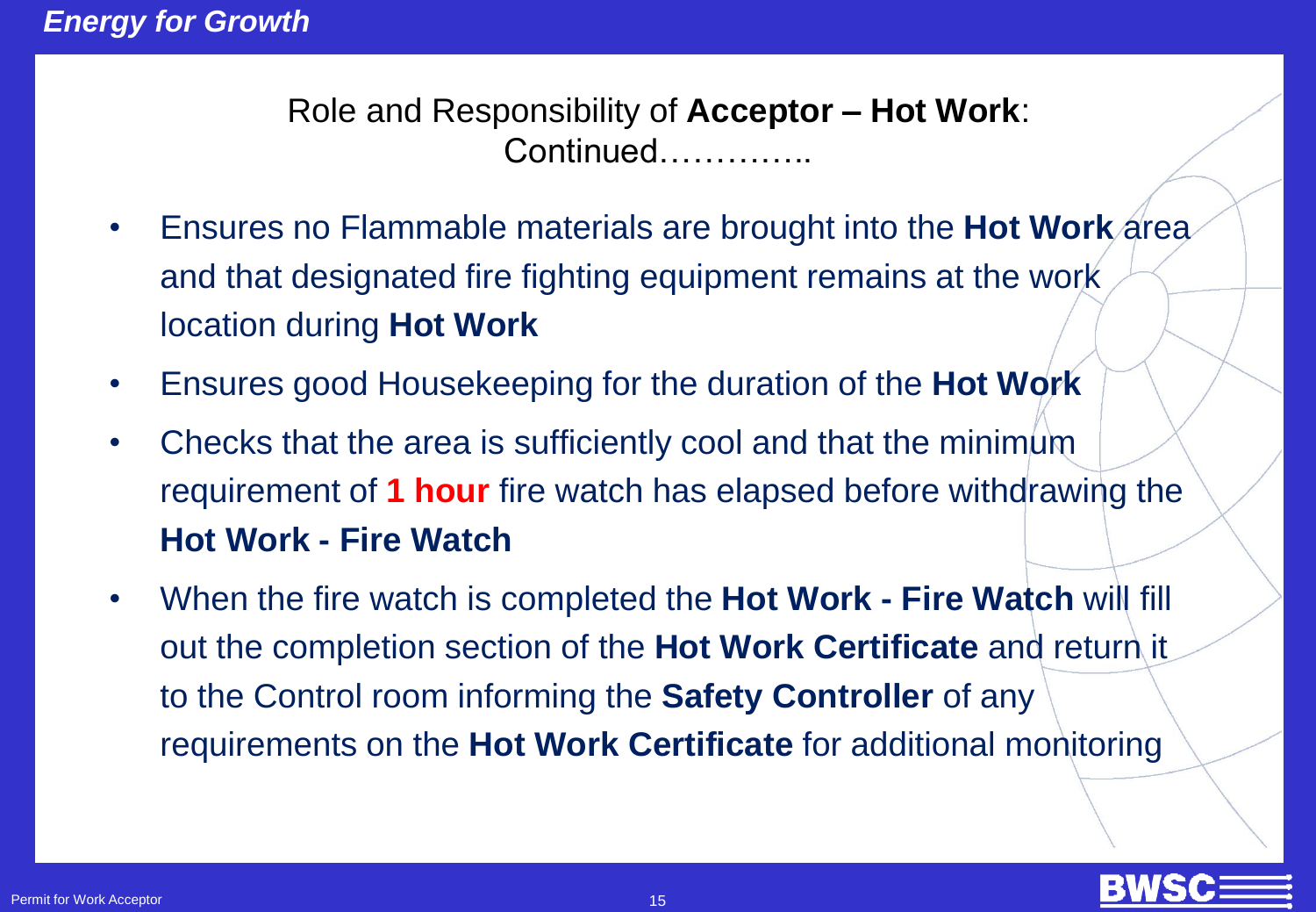Role and Responsibility of **Hot Work - Fire Watch** 

- **Shall not carry out any other work while the Hot Work is in progress**
- Trained and competent to use the available fire fighting equipment
- Remains at the **Hot Work** location during breaks and on completion of the work as directed by the **Acceptor – Hot Work** (minimum of 1 hour after Hot Work ceases)
- Maintain communications with the Control Room be able to use the Site Radio.
- Shall be assessed in **Hot Work - Fire Watch** Duties

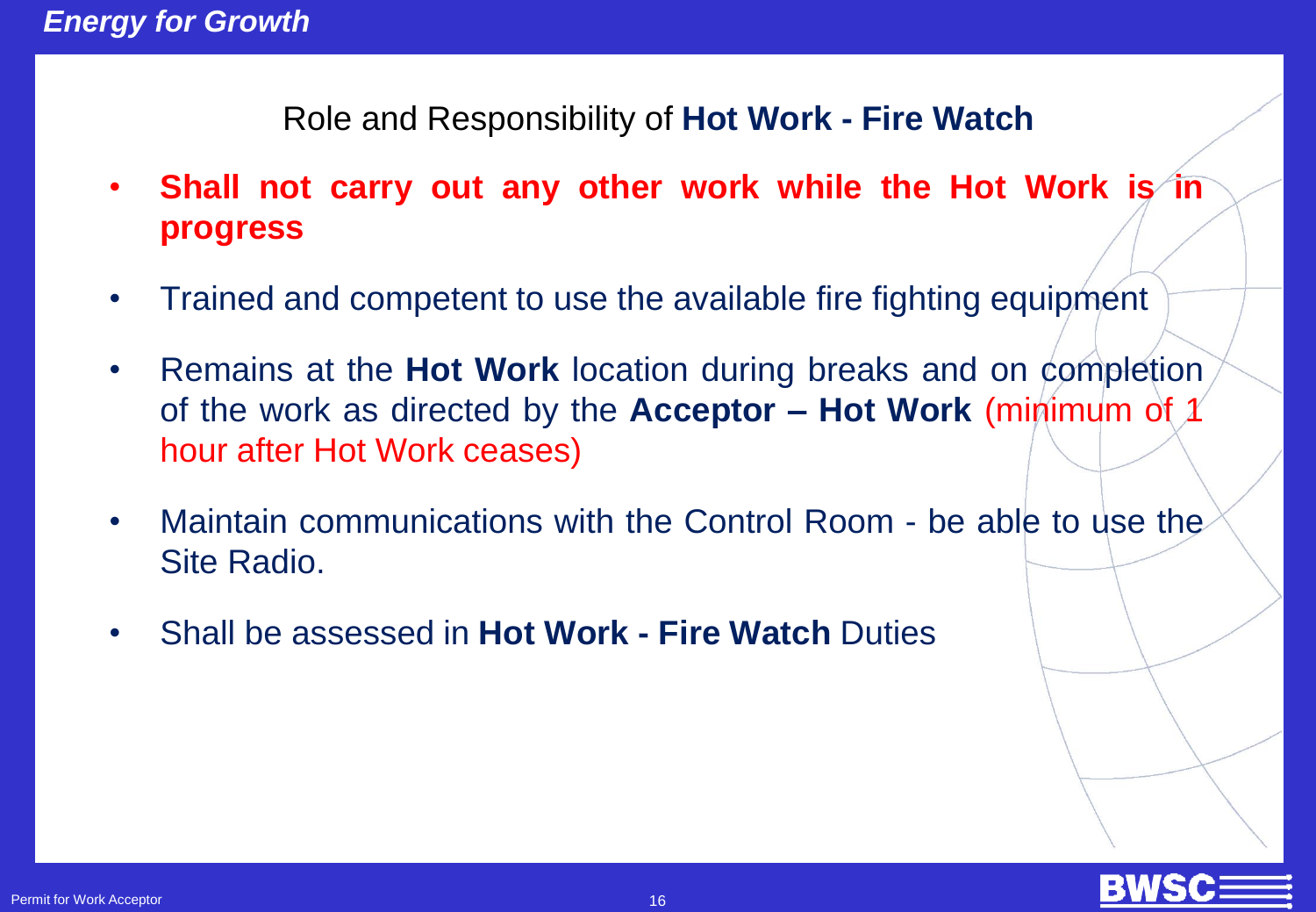#### In Summary:

- **Hot Work** can only commence after a valid Safety Document/and **Hot Work Certificate** has been completed, signed and issued
- **Hot Work** must cease when the **Hot Work Certificate** expires
- It is the **Acceptor – Hot Work** responsibility to make sure all of the requirements of the **Hot Work Certificate** are implemented and followed
- The **Hot Work - Fire Watch** must monitor the area for a minimum of 1 hour following the completion of any hot work, including breaks

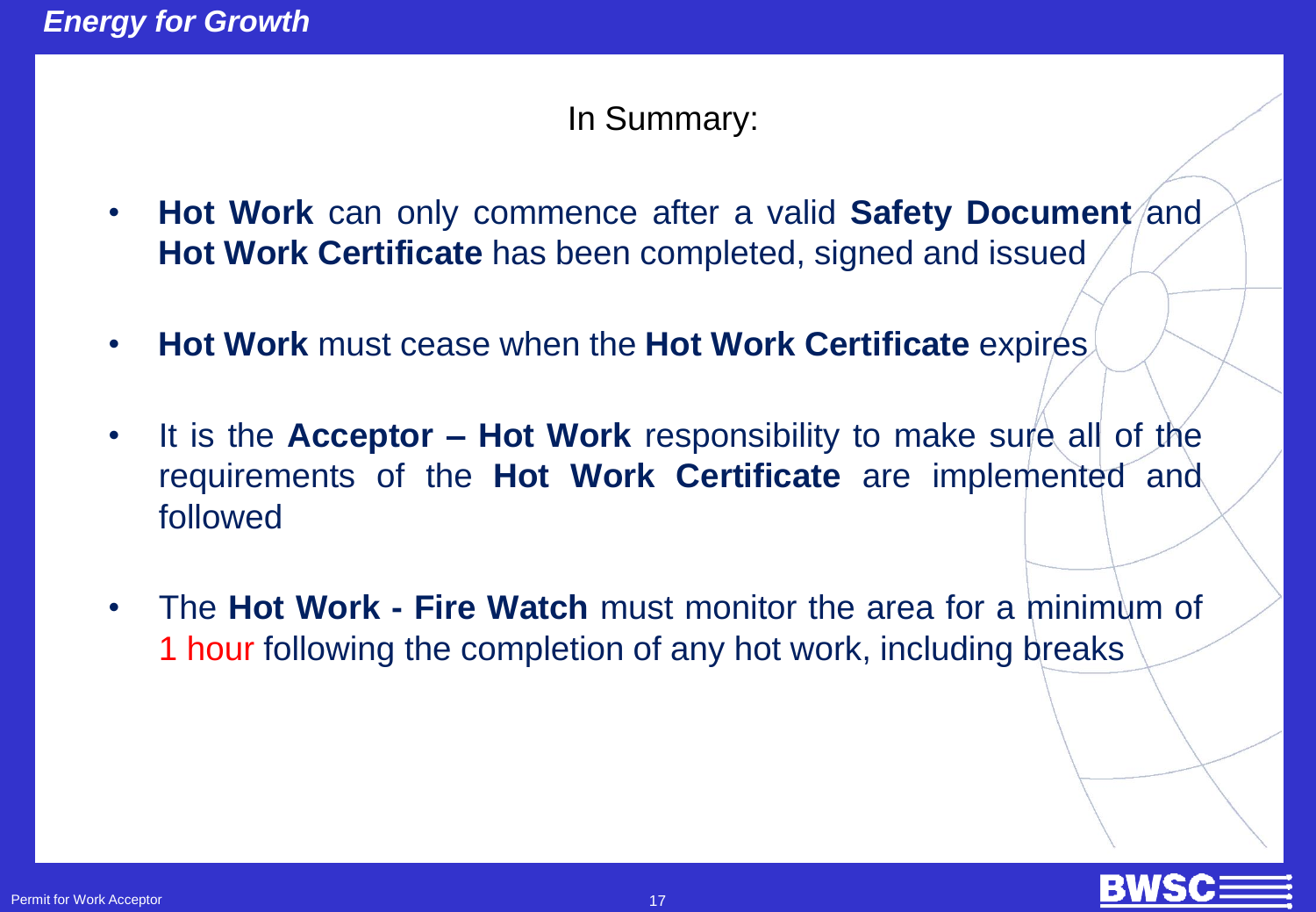In Summary: continued.......

- The 1 hour fire watch period must be completed before returning your **Safety Document** each day
- On completion of the **Hot Work** do not sign the cancellation section of the **Hot Work Certificate** until after the 1 hour fire watch